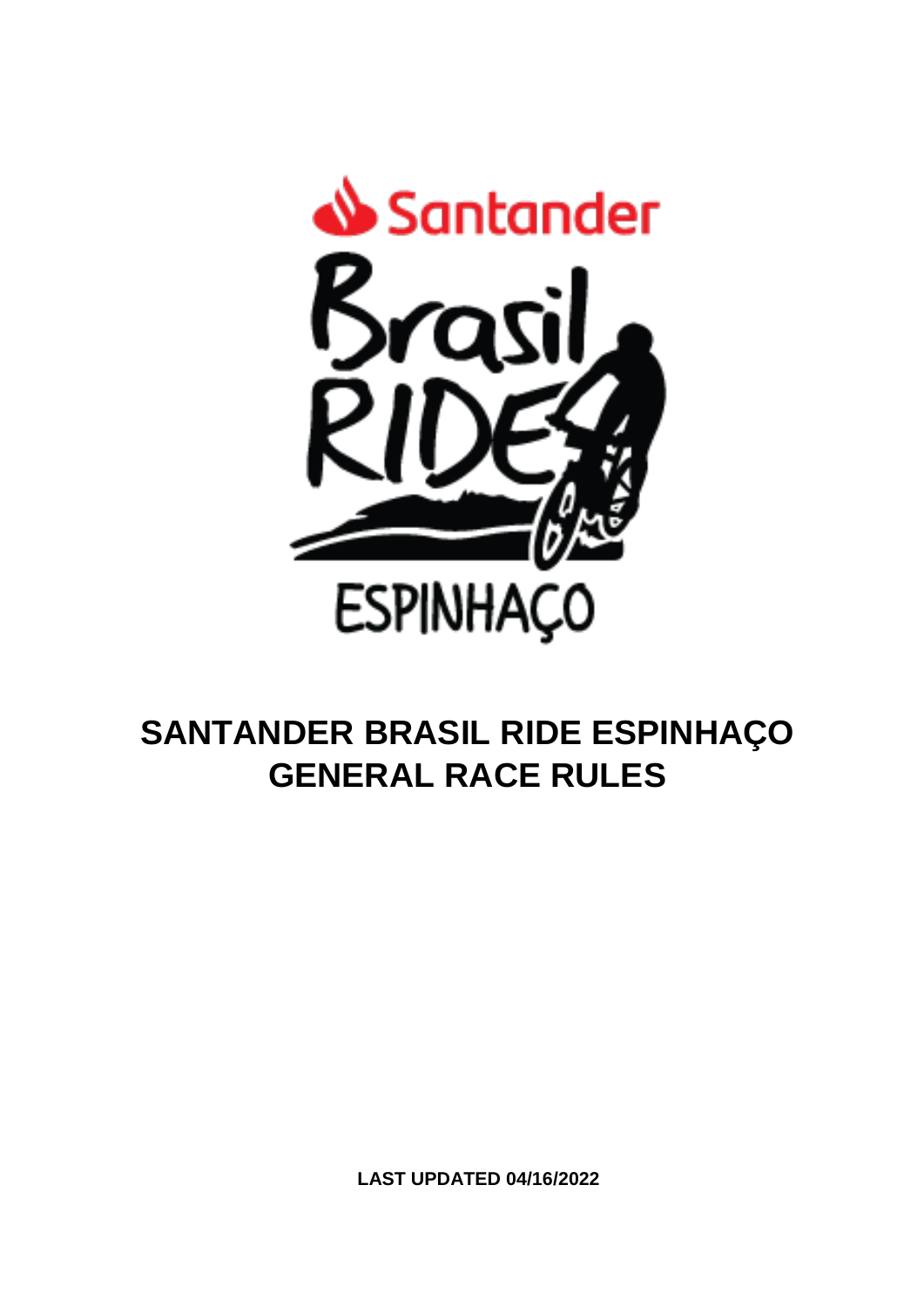# **A) PREAMBLE AND INTRODUCTION TO THE RULES**

# 1) PREAMBLE

Brasil Ride Espinhaço ("competition") is a mountain bike ultramarathon played in stages composed by teams of one, two or three cyclists, amateurs or professionals, which is accredited by the International Cycling Union (UCI) S1 class and Brazilian Cycling Confederation class 1. The teams have to run together all the way taking care of themselves and their equipment.

# 2) STRUCTURE AND APPLICABILITY OF THE RULES

2.1 The rules of the race ("the rules") are divided into two categories, namely those which are applicable to all riders (set out in section B below), and additional rules, which are applicable only to UCI pro-elite category riders (specific regulations).

2.2 The rules set out below are intended to be definitive and complete. Unless the rules specifically incorporate rules or regulations of any governing body of cycling (i.e. the UCI anti-doping regulations), such rules and regulations will not be applicable to the race.

2.3 Failure to comply with any of the rules will result in a penalty, which could include a rider's disqualification in certain circumstances. The various categories of penalties are set out in section B below.

2.4 The interpretation of any rule by the President of the Commissaries will be final and binding on all race participants.

2.5 Should there be any inconsistency between a general rule set out in section B and a rule applicable to UCI Open category riders set out in the specific regulations, the rule set out in the specific UCI regulations will apply to UCI pro-elite category riders to the exclusion of the rule in section B.

## 3) DEFINITIONS

For purposes of the rules, the following terms shall have the meanings set out below:

3.1 "COMMISSIONER"- means the official race commissarie, appointed by the UCI

3.2 "BRAZILIANS" - means any person who is in possession of a brazilian passport and is resident in Brazil.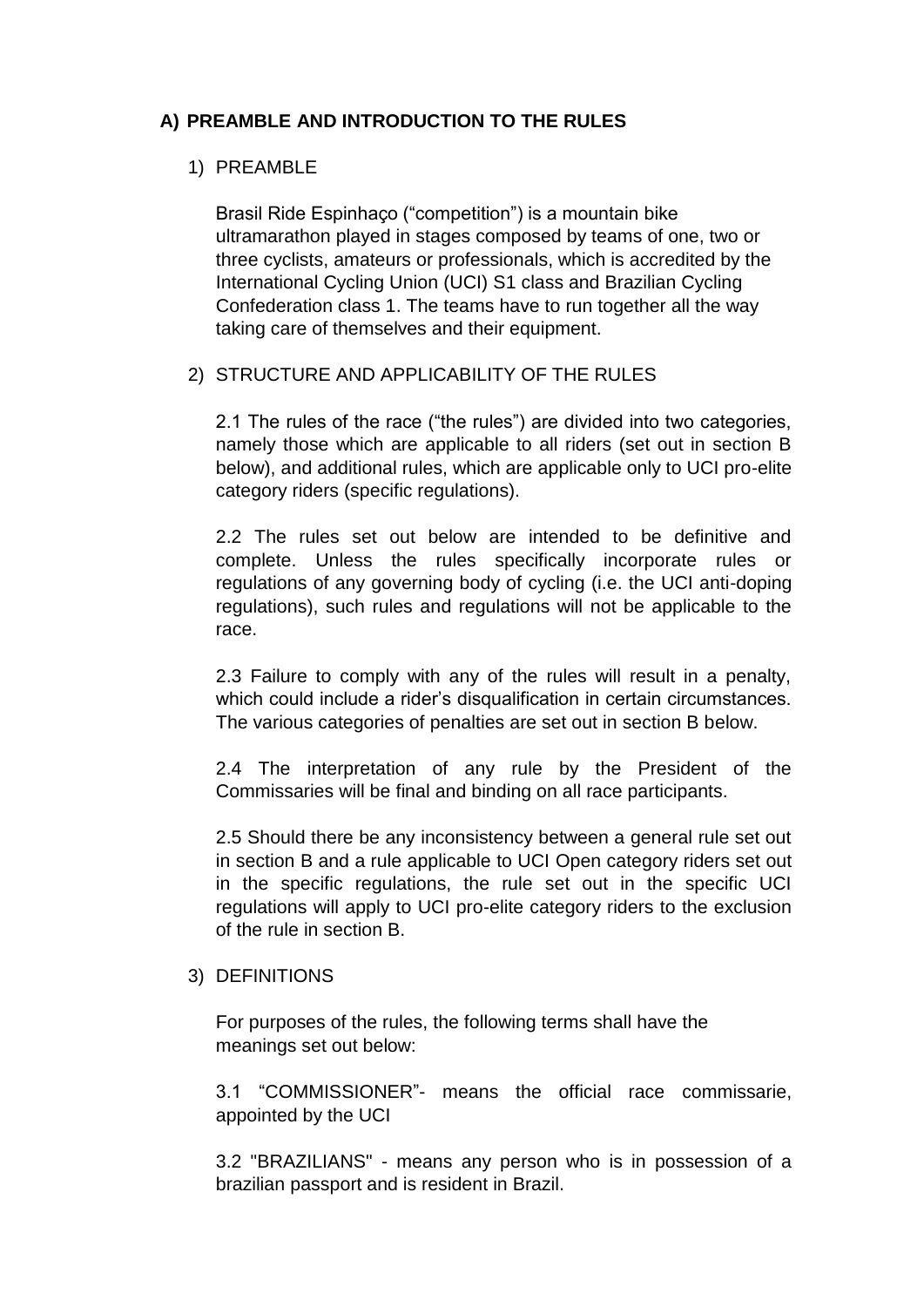3.3 "MAXIMUM STAGE TIME" – the maximum number of hours allowed to officially complete any stage as determined by the race organizers from time to time.

3.4 "YELLOW BOARD RIDER" – rider enrolled in BRASIL RIDE Espinhaço race whose original team is no longer officially competing in the race, but who thereafter continues to participate in the race. To be considered "YELLOW BOARD RIDER":

- 3.4.1 An original member of the team will not start in the beginning of the stage, except for the corporate category, or;

- 3.4.2 An original member of the team backs down during the stage, except for the corporate category

3.5 "PODIUM APPLICANT" – a rider in a team which, at the beginning of any stage, is in the top 5 positions in the relevant category or whose total time is not more than one hour off the total time of the  $3<sup>rd</sup>$  placed team in the relevant category at the beginning of such stage.

3.6 "RIDER SEPARATION"- means the maximum allowable time separation between team members at any time during the race, namely two minutes.

3.7 "UCI OPEN and UCI WOMEN"- means a rider whose team is registered in the UCI pro-elite category with a valid license.

3.8 "UCI RIDER INFORMATIVE" means the race information booklet distributed to UCI pro-elite category riders at the time to race registration.

3.9 "FINISHERS" - Teams formed by DOUBLES or TRIOS will be considered FINISHERS where the 2 or 3 cyclists MUST complete all stages of the competition (corporate teams item 4.5.1). Solo teams: E-MTB MALE, E-MTB FEMALE, MALE SOLO AND FEMALE SOLO will also be considered FINISHERS only if they complete all stages of the competition.

## **B) GENERAL RULES (APPLICABLE TO ALL RIDERS)**

## 4) RIDERS

4.1 All Brazilian participants in the race are required to present their identity card at registration. All international cyclists will be required to present a passport.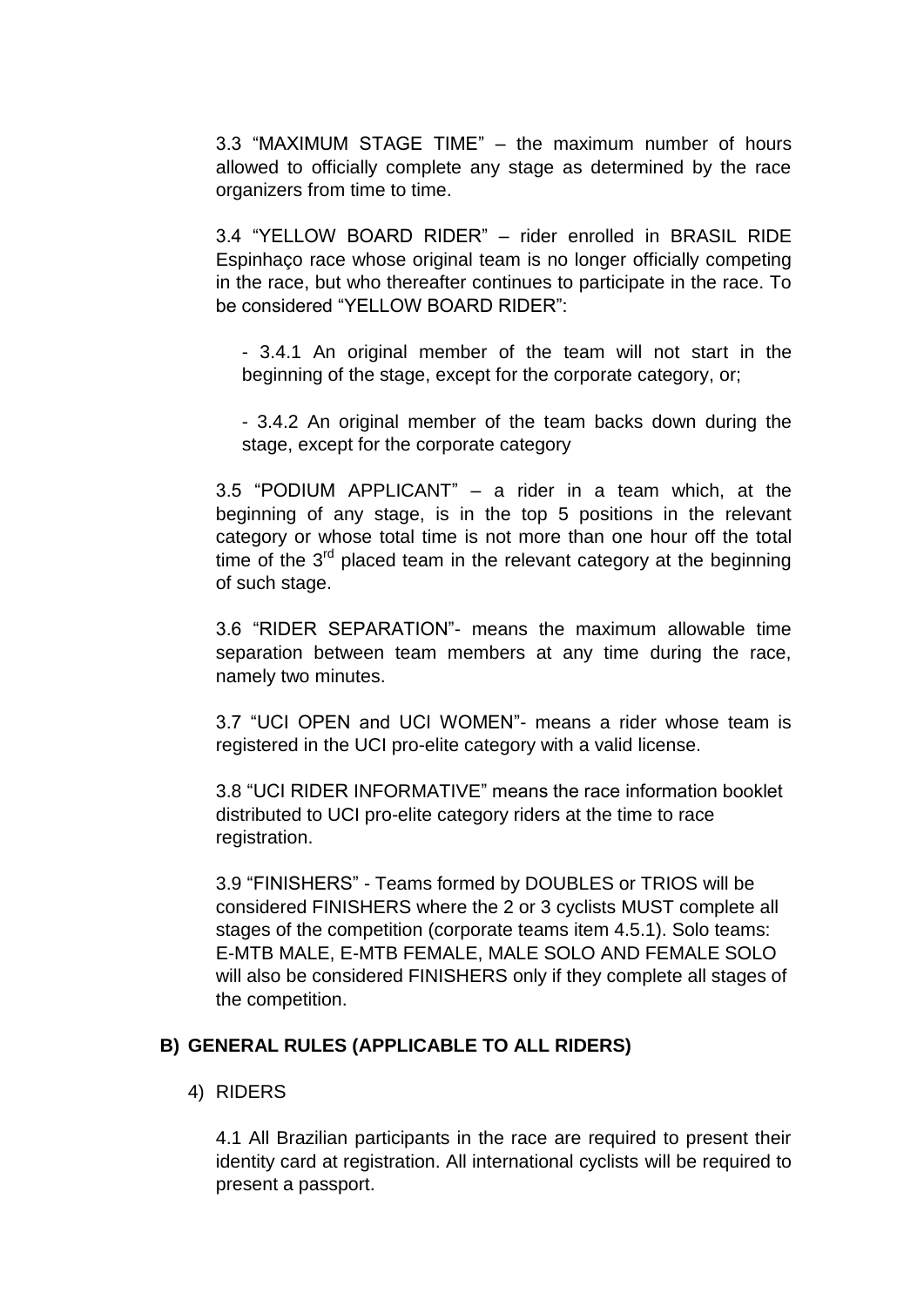4.2 The minimum age of participation is 19 years on 31 December of the year in which the race takes place.

4.3 There are six categories of racing for teams: OPEN, WOMEN, MIXED, MASTER, GRANDMASTER, AND CORPORATE. Besides these categories, there are four special awards: "AMERICAN JERSEY MEN", "AMERICAN JERSEY LADIES", "NELORE" and IRON RIDER.

- 4.3.1 AMERICAN JERSEY MEN and AMERICAN JERSEY LADIES comprise all teams, REGARDLESS of the category in were registered and in wich both riders have valid passport in the American Continent (North America, Central America and South America).

- 4.3.2 In case both riders of a team wish to compete for the "AMERICAN JERSEY", they must choose their nationality during the on-line registration. Changes will not be allowed after the athlete kit pick-up. In case a rider has two nationalities, the validated country will be that of his UCI license.

- 4.3.3 Both cyclists of the IRON RIDER teams, male and female, must demonstrate participation in at least 1 long distance triathlon events (3.8 Km swimming / 180 Km cycling / 42.1 Km running) or 2 intermediated distance triathlon (1.9 Km swimming / 90 Km cycling / 21 Km running). Failure to comply with this rule immediately eliminates the team. All other articles of this race rules are applicable in this special award, including BICYCLES.

4.4 To start in the MASTER category both riders must be 40 years or older on 31 December of the year in which the race takes place. To start in the GRANDMASTER category both riders must be 50 years or older on 31 December of the year in which the race takes place

4.5 The CORPORATE category comprises three members and riders must be 35 years or older, completed by 31 December of the year in which the race takes place, and the sum of the members' ages must be 115 years or more. Members of the CORPORATE category can take turns at each stage. At least two of the three members are required to complete the steps within the prescribed time.

- 4.5.1 It is mandatory that each of the three team members completes at least three of the stages.

- 4.5.2 The two-minute rule (ITEM 3.6) is valid for CORPORATE teams. They are subject to penalty in case of occurrence.

- 4.5.3 Teams that complete the stage with the three members will be rewarded with 3% over the time of the stage.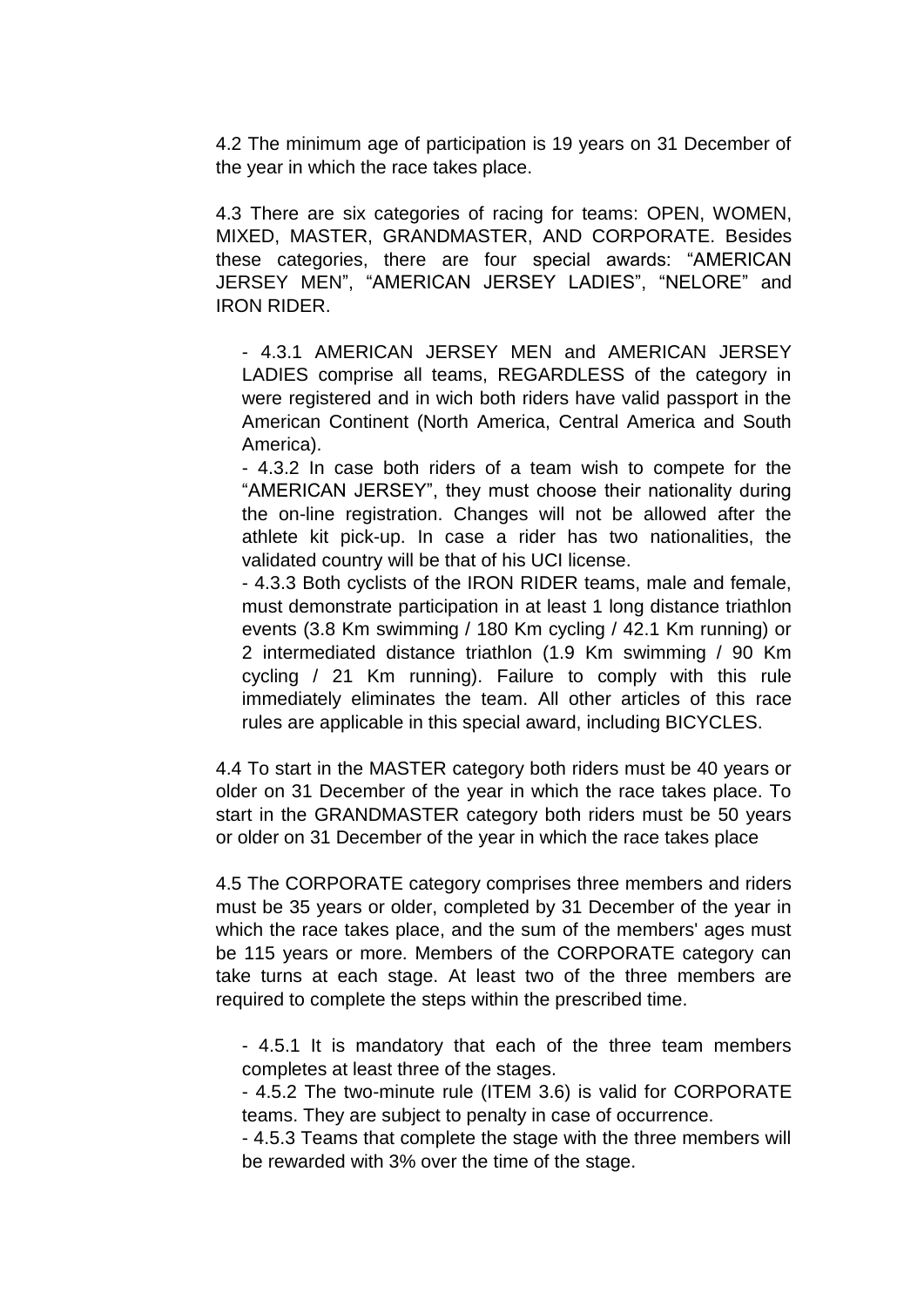- 4.5.4 In case one team member arrives away from the others, more than two minutes, there will be no 3% time bonus. This is for the case in which the team splits, is penalized, but requires the bonus.

- 4.5.5 On days when the stages start in one city and end in another city, in case one of the athletes of the CORPORATE team decides not to start, their transportation, and of their bicycle, is their own responsibility.

4.6 The NELORE category consists of two members, regardless of gender, where both riders, at the time of the race registration, must weigh more than 90 kg (dressed exclusively with jersey and cycling shorts).

4.7 Every UCI OPEN riders can wear different uniforms during the race. No sleeveless jerseys are permitted. Teams may consist of riders who are not members of the same UCI-registered team. UCI LADIES teams follow the same rules as UCI OPEN.

4.8 There are four categories of racing to run solo: men's E-MTB men, E-MTB ladies, solo men and solo ladies.

- 4.8.1 The male solo and female solo categories are not awarded. Their times will be counted, but there will be no podium or any other award.

- 4.8.2 The men's and women's solo categories will have a different start time than the team categories.

- 4.8.3 Athletes entered in this category who are world, continental or national champions in any category and/or modality will be lined up at the main gate or wherever the event organizers determine.

- 4.8.4 Under no circumstances will athletes in the male and female solo categories be allowed to favor athletes in the team categories (see item 4.3) such as: granting a vacuum, giving mechanical assistance (lending or replacing any bike accessory), giving physical assistance (pushing another cyclist) or any kind of help that favors these teams, this item being subject to punishment.

4.9 If a category has less than three teams competing in this category, it will not have daily awards (trophies and jersey leader) but will receive the final award of the event (category champion jersey and category champion trophy).

4.10 The E-MTB category, male solo and female solo, is disputed by athletes who have a bicycle operated by two sources of energy: the power of the human pedal and an electric motor that only provides assistance when the cyclist is pedaling.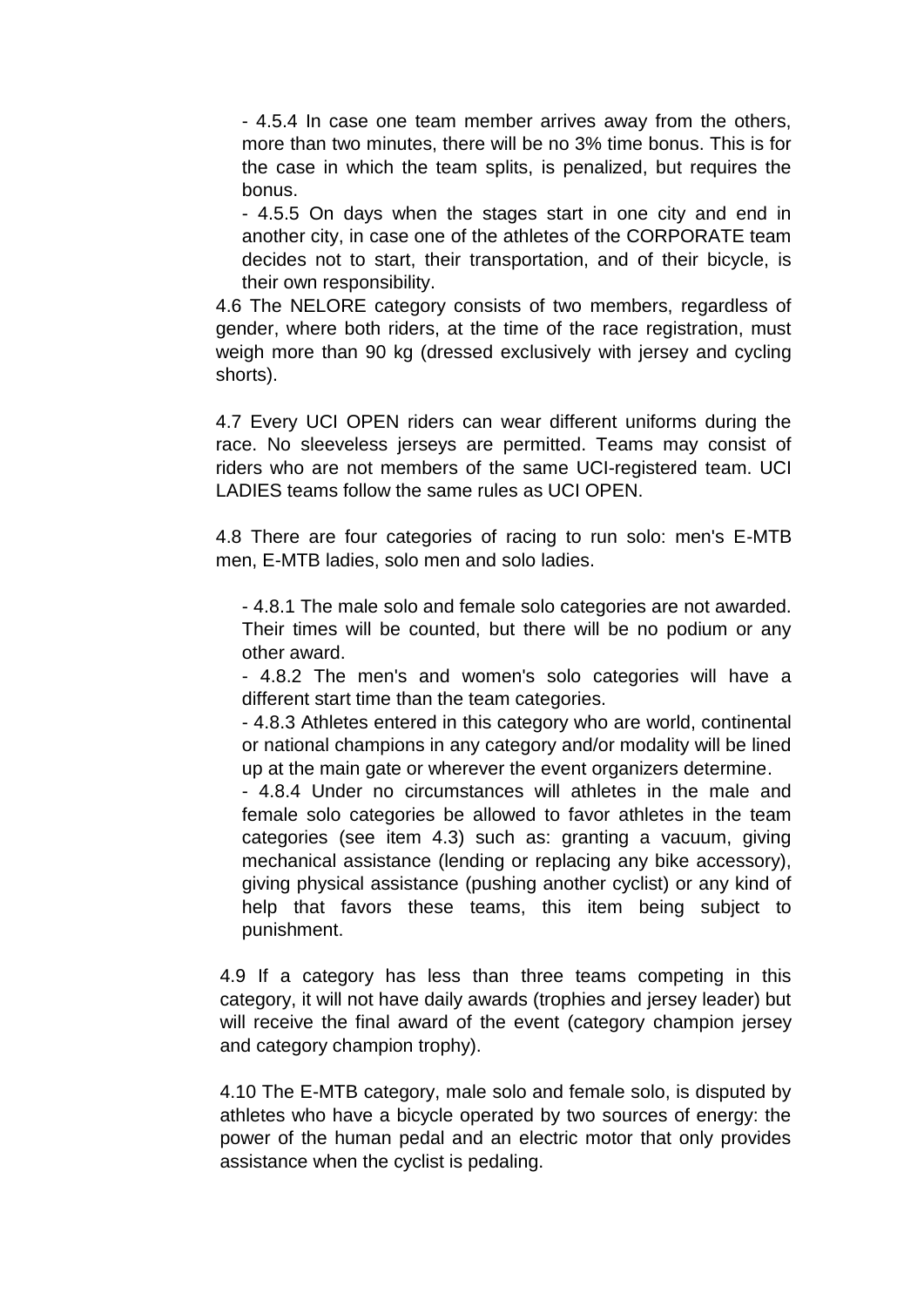- 4.10.1 Men and women aged 19 and over

- 4.10.2 The competion is in the marathon format (XCM) with 5 stages.

- 4.10.3 Engine assistance up to 25km/h.

- 4.10.4 Technical assistance during the race consists of repairs or replacing any part of the bicycle other than the frame

- 4.10.5 Technical assistance is only authorized in places determined by the organization.

- 4.10.6 Battery replacements are not allowed.

- 4.10.7 The e-mtb must be in the bike park for checking items 4.10.3

- 4.10.8 The organization will define specific times for checking emtb.

4.11 BATTERIES AND TECHNICAL SPECIFICATIONS

- 4.11.1 Daily energy capacity per pilot

- 4.11.2 Capacity should be in the range of 1950 W to 2100 W. Example:

- Cyclists who own a bicycle with 500W batteries will have 4 batteries per day (2 at the start  $+ 2$  at the gas station).

- Cyclists who own a bicycle with 650W or 700Wh batteries will have 3 batteries per day (2 at the beginning  $+1$  at the filling station).

- The Organizer will define 1 refueling station per stage, where competitors will have access to their spare batteries which they will exchange with used batteries.

- This point will be informed in order to allow teams to adapt their strategy depending on the location of the filling station.

## 5) MEDICAL CERTIFICATE

5.1 Riders will only have their entries confirmed after the race organizers receive a signed Brasil Ride medical certificate from a medical doctor verifying the rider"s health status to compete in an endurance race of this nature.

5.2 The Term of Responsibility is accepted at the time of online registration, taking responsibility for your participation.

5.3 The race organizers reserve the right to prevent a rider from continuing the race on receipt of medical advice. The decision of the race organizers in this regard shall be final.

#### 6) BICYCLES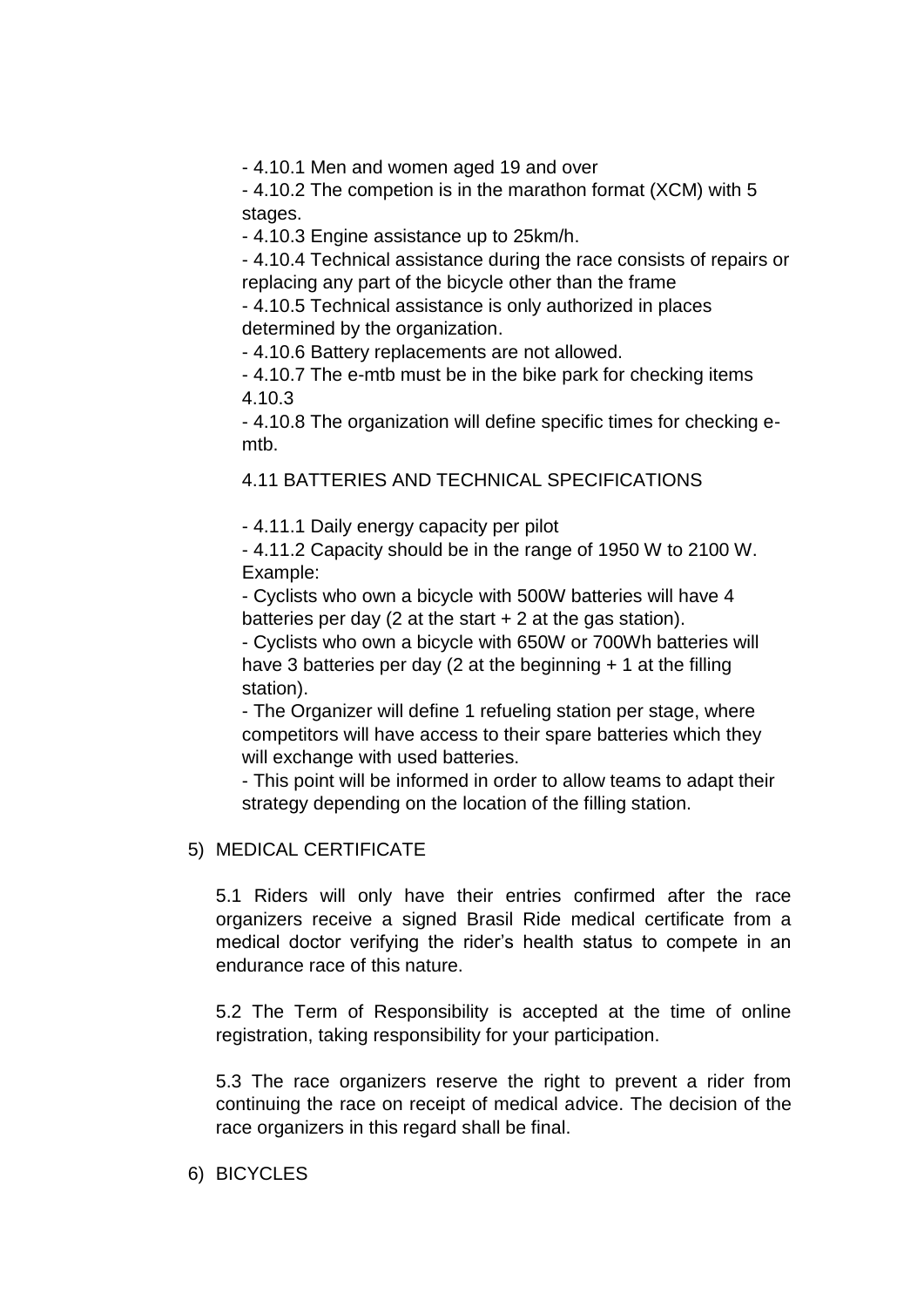6.1 Only mountain bikes in good working order and race ready at the start of each stage will be allowed to start that stage.

6.2 For purposes of rule 6.1, "race ready" means the following:

- 6.2.1 The front number board is securely fitted and visible from the front.

- 6.2.2 The frame marking is displayed as per instructions received at registration.

- 6.2.3 The bike is in safe working order, as determined in the discretion of the steward.

- 6.2.4 Handlebar ends and handlebar extensions shall be plugged and must not have sharp or jagged edges. The use of tribars and bladed wheels is not allowed.

- 6.2.5 Bicycles may be propelled only through a chainset, by the rider"s leg action without any form of assistance (electrical or otherwise).

6.3 TANDEM bikes complying with the requirements set out in rules 6.1 and 6.2 above are allowed.

6.4 Each rider is responsible for the maintenance of his/her own bike for the duration of the race.

6.5 Riders are required to complete the full distance of the stage and must complete the stage within the maximum stage time. Time spent on maintenance and repair will thus not entitle a rider to any extension of the maximum stage time.

## 7) HELMETS AND CLOTHING

7.1 Each rider must wear a helmet at all times while riding during the race.

7.2 All helmets must comply with international "ANSI" standards.

7.3 Appropriate riding attire, including a shirt, must be worn at all times.

7.4 Both team members must ride in identical cycling jerseys at all times. No sleeveless jerseys are permitted.

7.5 No rider may wear any original or replica version of a leader jersey.

8) TEAM RIDING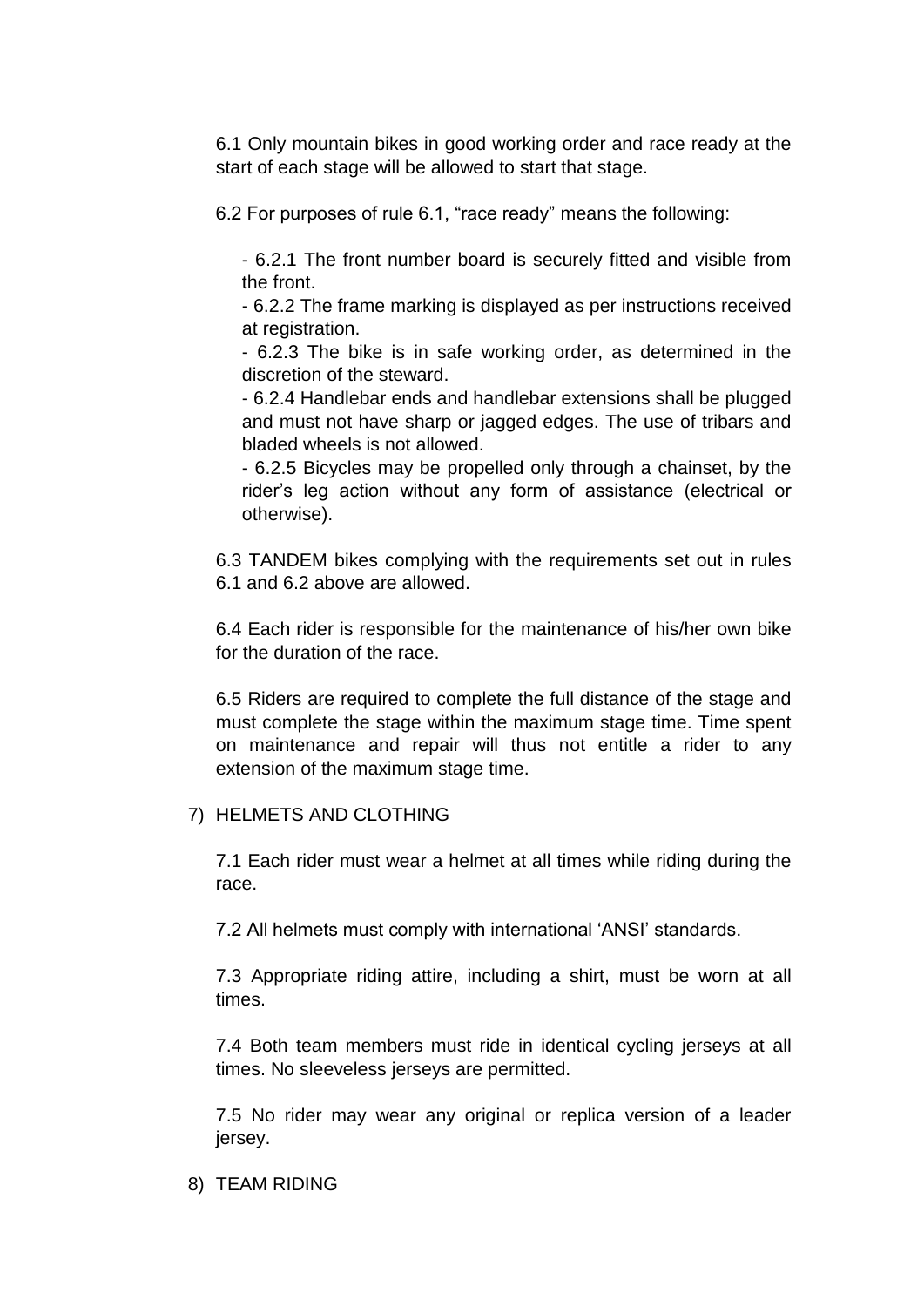8.1 Riders must ride with their team partner at all times, and must remain within the maximum allowable separation time, namely two minutes.

8.2 Rider separation may be measured at the start and finish of each stage and at various designated check points during the stage, but can also be enforced at any point during the race.

8.3 Rider separation may be measured more than once during any stage, and penalties may be applied to each occurrence of rider separation outside the allowable limit during a stage.

8.4 Any rider may receive physical assistance from his/her team partner or from a fellow competitor. For purposes hereof, "physical assistance" shall mean the sharing of water and nutrition, parts and accessories (EXCEPT A BICYCLE FRAME) assistance with maintenance and repair, and pushing/towing by physical contact only.

8.5 Podium applicant may not accept physical assistance from a "yellow board" rider.

8.6 No team can receive physical help from any separate cyclist.

8.7 Towing between cyclists by means of mechanical devices is not permitted.

8.8 A rider is allowed to "double back" on the route at any time in order to rejoin his/her team mate or in order to reach the nearest tech support zone (if applicable), provided that he/she shall not endanger any other rider in doing so.

9) RIDER IDENTIFICATION

9.1 All riders in a team must display their race numbers at all times.

9.2 Bike numbers must remain firmly fixed on the front of the bike, and may not be obscured by cables or any other item.

9.3 Back numbers must be attached to the rider at all times in a visible position either on the rider"s jersey or on the back of his/her hydration pack. A Rider will not be penalized if his/her number is obscured while wearing a rain jacket.

9.4 No official Brasil Ride sponsor logos may be removed from race numbers and/or be obscured in any way.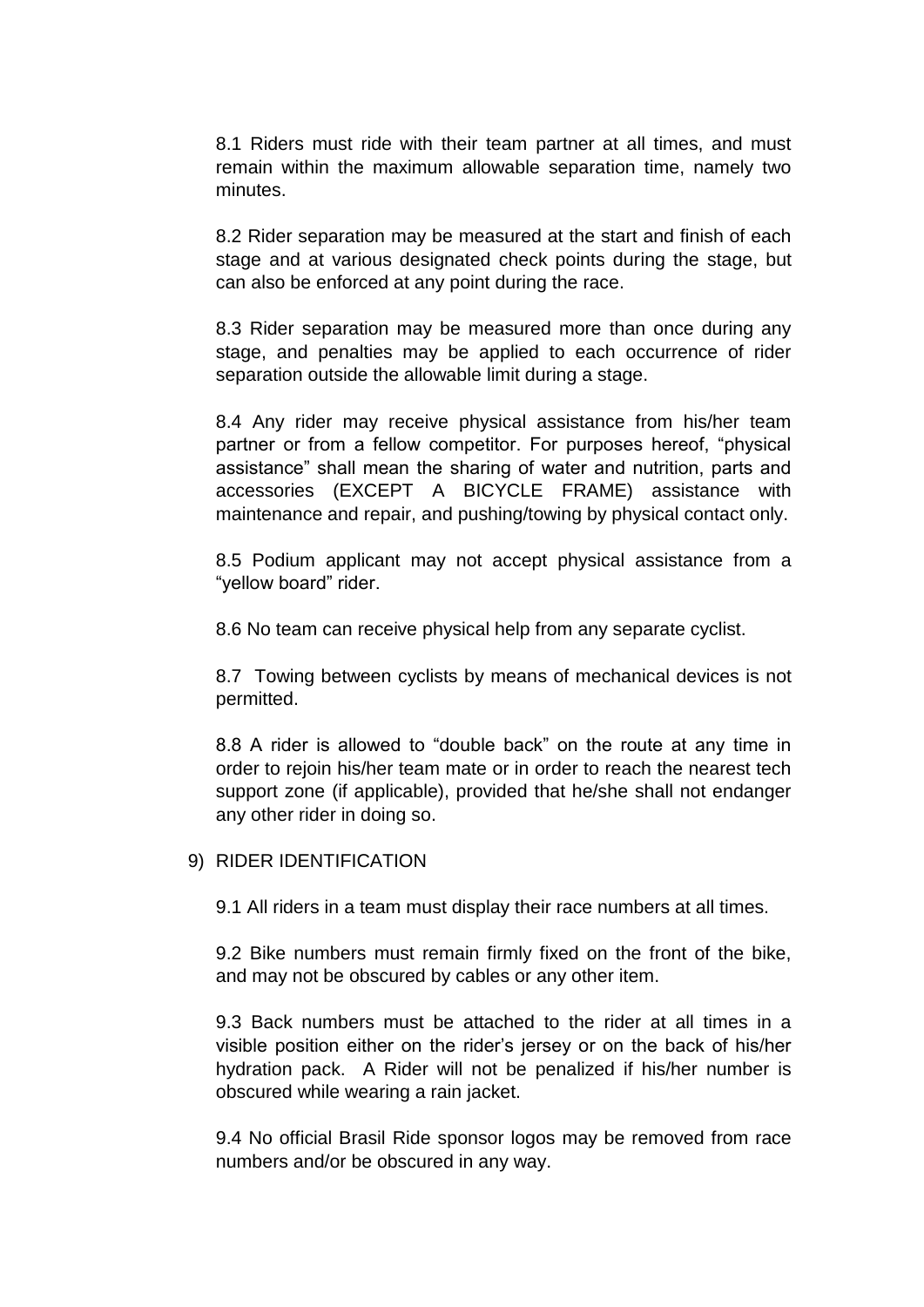9.5 Race numbers may not be modified or mutilated in any way, including cutting, adding stickers, removing existing stickers or trimming.

9.6 All race category leaders are obliged to wear the leader jerseys supplied by the race organizers.

9.7 Podium finishers and overall category leaders must be present at the finish line awards ceremony (if applicable) and the daily awards ceremony. UCI OPEN and UCI WOMEN categories must be present in the stage podium ceremony.

## 10) STAGE STARTS

10.1 The start gate opens 30 minutes before the start of each stage, unless communicated otherwise.

10.2 Start gates will be defined according to the GC. The organizers may establish specific criteria for the starting gates. In case the start times are changed, the rule for any reference will be the start time for each team.

10.3 The seeded starting zones will close strictly 5 minutes before their start time. Teams arriving late must start at the back of the field.

10.4 Riders must enter the start zone as a team with their bikes, and once entered must remain in the start zone with their bikes.

## 11) ROUTE AND STAGES

11.1 Riders must complete the full designated route and distance of all stages, including the time trial and/or prologue.

11.2 Only riders who complete each of the stages within the maximum stage time will qualify as official race FINISHERS.

11.3 The actual race distance or route may vary from the published or briefed distance.

11.4 A rider must at all times follow the official route, obey the directions of the course marshals, and may not take any shortcuts or take other advantage of a similar nature against competitors. The responsibility for following the official route lies with each rider.

11.5 Riders who exit the route for any reason, must return to the course at the same point from which they exited.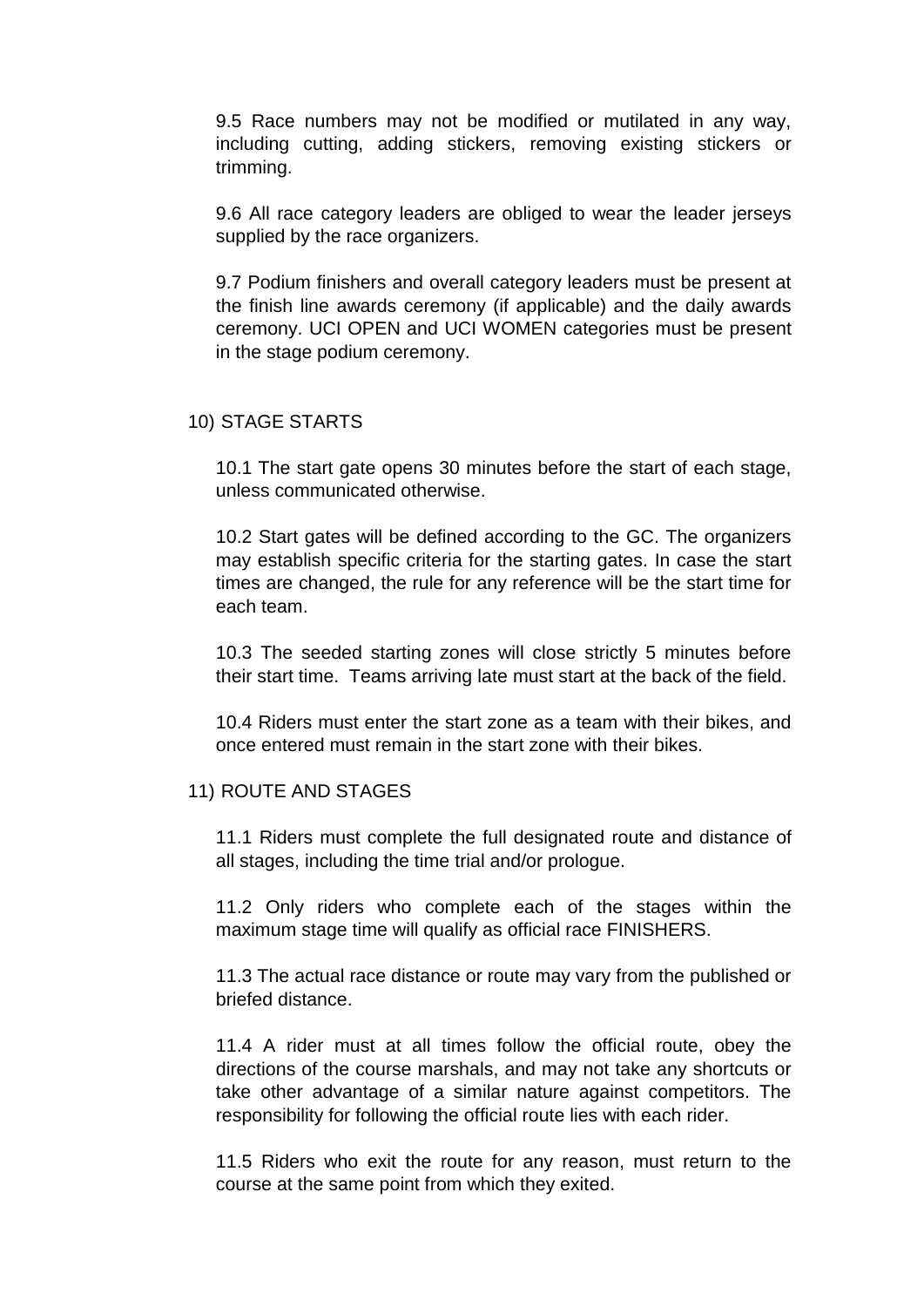11.6 Any walking, running or riding by a rider, which is carried out without the intention of directly re-joining the route, or any other activity in breach of the rules, which takes place outside of the marked course area, is not permitted.

11.7 No rider shall trespass land which is not open to the public for mountain biking and which forms part of the race route of any edition of the race, nor will any rider distribute any GPS co-ordinates in respect of the route at any time.

#### 12) PROHIBITED EQUIPMENTS

12.1 The race organizers may at any time prohibit any other item of equipment (other than essential cycling equipment) in their discretion and riders shall at all times comply with any such prohibition.

#### 13) RACE TIMING

13.1 Only team times will be informed, but individual rider times will be recorded for purposes of measuring rider separation.

13.2 The team time is determined as the time at which the second team member passes the stage finish line.

13.3 No rider may carry more than one transponder at any time, and no rider may pass his/her transponder on to anyone else at any time.

13.4 Timing will start with the start time each morning

13.5 The start line will remain open for 15 minutes after the start time.

13.6 Any rider who cannot make his/her start time must report to the steward within 15 minutes of the start time to request approval for a late start.

13.7 No rider is allowed to start later than their previously scheduled start, without the stewards" approval. In case there is no steward's approval, the athlete will be considered DNS (DID NOT START). They will be automatically disqualified, and will receive the "yellow board rider".

13.8 Any rider who does not start a stage (except the CORPORATE category) will automatically be qualified as a yellow board rider.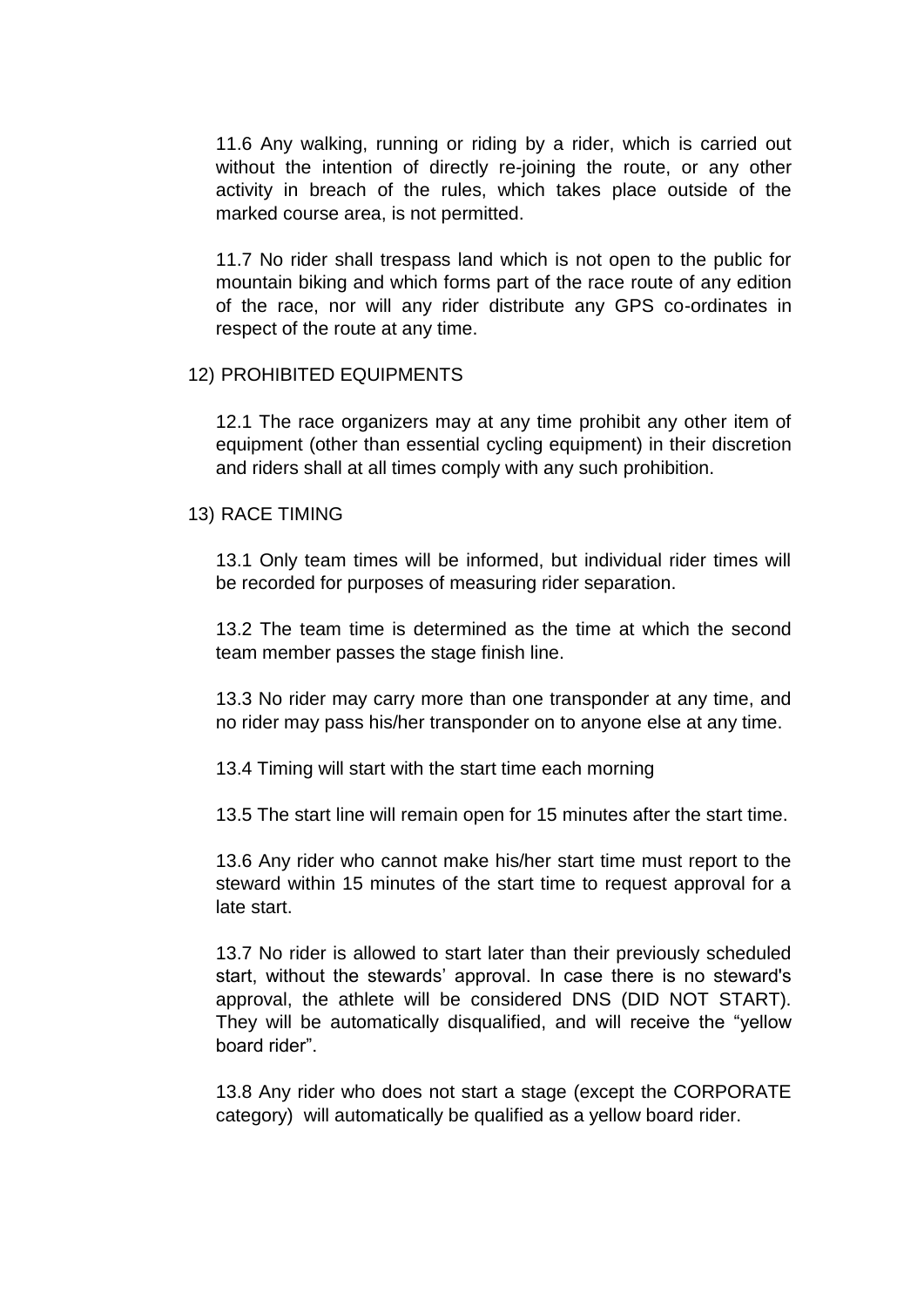13.9 The maximum stage time will not be adjusted for any rider who is permitted a late start and/or who started from a gate with a later start time than his / her own.

## 14) MAXIMUM STAGE TIMES

14.1 The maximum stage times are determined according to the length of each stage and the terrain to be covered. Maximum stage times will be included in the race registration pack, but may be varied by the race organizers at their discretion.

14.2 Any variations will be communicated to riders at the stage briefing on the evening before the relevant stage.

14.3 Riders may cross the finish line on foot provided that they have their bikes with them.

14.4 The race organizers may designate intermediate cut-off points which must be reached within specific times on each stage. Any teams which fail, or are qualified as incapable to reach the cut-off points - in the opinion of the race organizers and stewards, will be prevented from continuing to ride, be swept from the course and classified as DNF (did not finish) for that stage.

14.5 The maximum stage time allowed for each stage of the race will be the greater of the maximum stage time advertised and 2x the winning time (i.e. if the winning time is more than half of the maximum stage time communicated at the race briefing, the maximum stage time allowed will automatically be adjusted to 2x the winning time). If applicable, the adjusted maximum stage time will be signposted at the final water point on the stage once the winners have crossed the finish line.

14.6 The organizers of the race may - at any time - impose additional cut-off points for safety reasons. The provisions of this rule will apply to riders who have not yet reached the designated cut-off point within the allocated time or, in the sole opinion of the race organizers and stewards, will not reasonably be able to do so. Any rider not able to complete a stage will be transported to the stage finish.

14.7 If a rider cannot continue the race for whatever reason, all effort will be made to transport such riders and their bikes to the race finish.

#### 15) YELLOW BOARD RIDER

15.1 Any rider who does not complete a stage within the maximum stage time for the first time will be classified as a yellow board rider.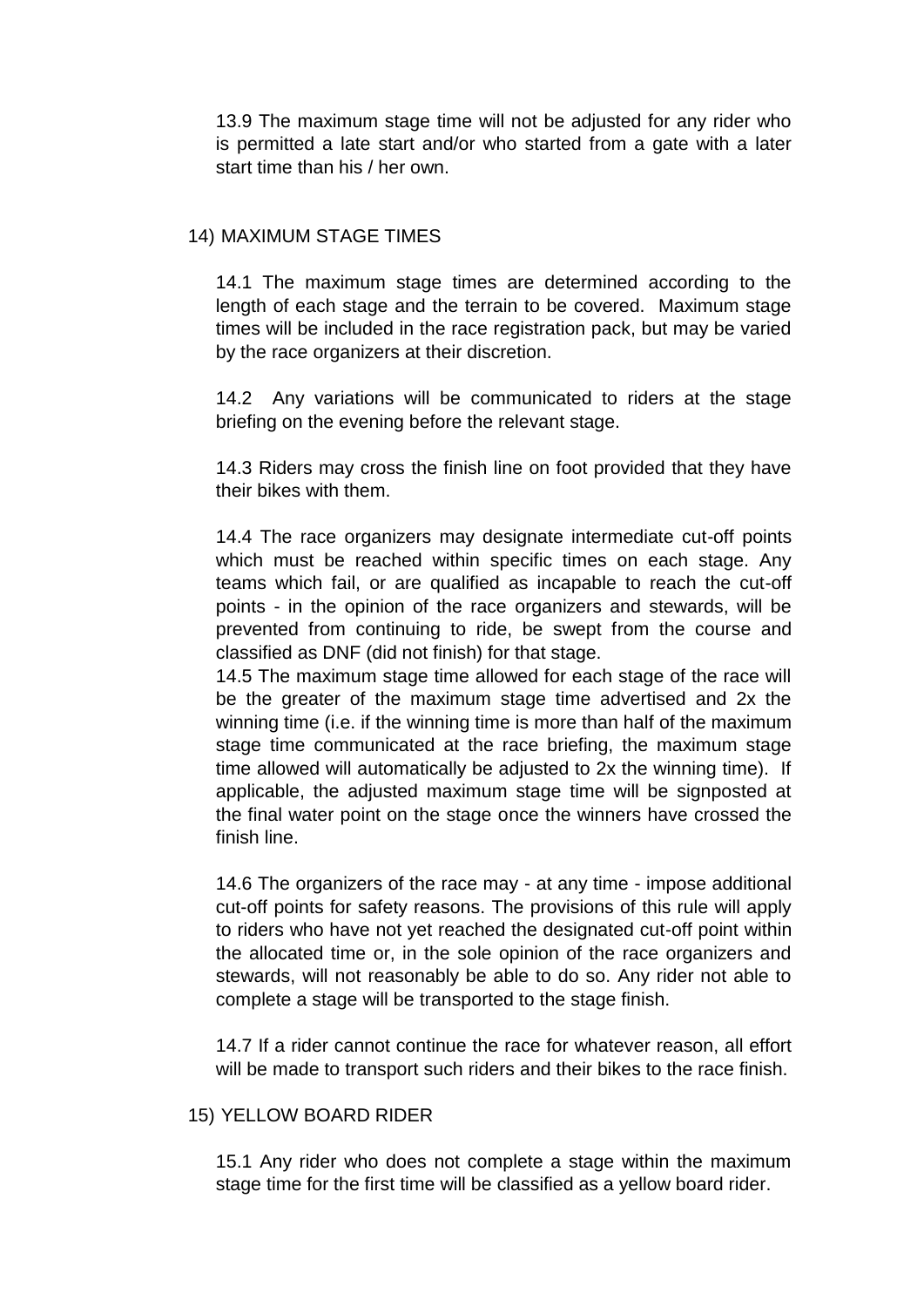15.2 The yellow board rider will be entitled to continue the race (i.e. they may start the following stage), but will not be classified as official race finishers.

15.3 Should any yellow board rider again fail to finish a stage within the maximum stage time or fail to start a stage in compliance with rule 15, he or she will not be allowed to continue the race (i.e. he/she will not be allowed to start without the opinion of the race organizers and stewards).

15.4 Yellow board riders are not allowed to ride ahead of the top 10 leaders, and are forbidden to help any other team.

#### 16) ABANDONING OF A STAGE

16.1 The race organizers may cancel any stage at any time in their discretion due to safety concerns or any other reason which they consider appropriate.

16.2 Should the first three teams in each category have completed the stage prior to the time at which it is cancelled, the stage will be classified as an official stage of the race and count towards the overall results. Should less than three teams have finished in any category at the time of cancelling, the stage will not constitute an official stage and will be disregarded for purposes of the overall results.

16.3 Where an cancelled stage will count towards the overall results, riders who are on the course at the time of cancelling the stage will be allocated a stage time based on a percentage of the category winner's time

16.4 Any rider who withdraws from a stage before it is officially cancelled, or who does not reach the designated cut-off point for abandoning the stage will be classified as a DNF.

#### 17) STAGE AWARD

17.1 During the award ceremony of each stage will be called to the podium the first three finishers of the stage, in the following categories: IRON RIDE, CORPORATE, NELORE, GRANDMASTER, MASTER, MIXED, AMERICAN LADIES, AMERICAN MEN, WOMEN, OPEN, E-MTB MEN SOLO and E-MTB LADIES SOLO.

17.2 During the award ceremony, the leaders of the categories will be called to the stage: IRON RIDER, CORPORATE, NELORE,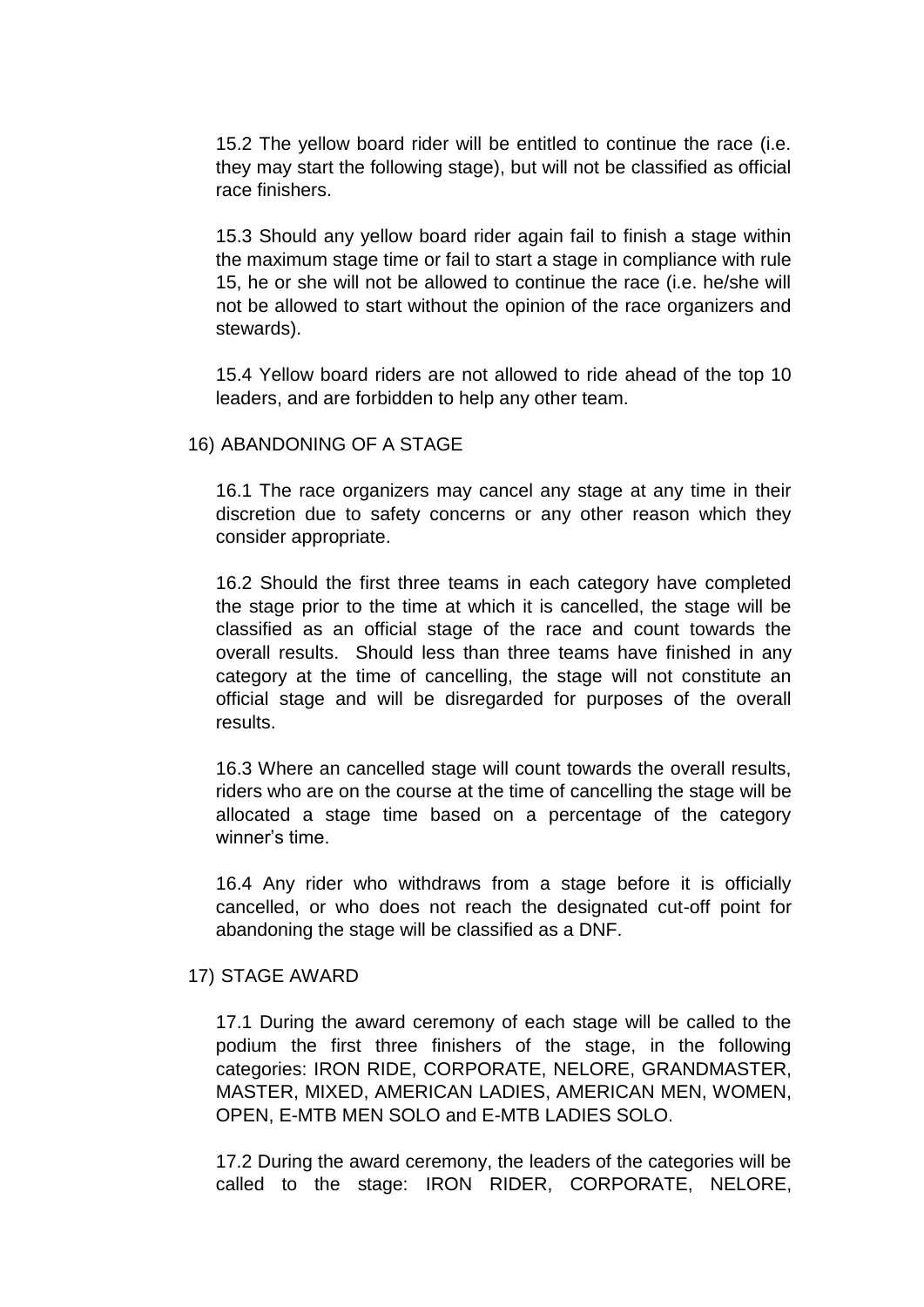GRANDMASTER, MASTER, MIXED, AMERICAN LADIES, AMERICAN MEN, WOMEN, OPEN, E-MTB MEN SOLO e E-MTB LADIES SOLO for the LEADER JERSEY award ceremony.

17.3 Leaders of each category must be present during the finish line ceremony (if applicable), and the award ceremony during dinner.

17.4 If a category has less than three teams competing in this category, it will not have daily awards (trophies and jersey leader) but will receive the final award of the event (category champion jersey and category champion trophy).

## 18) TRAFFIC REGULATIONS

18.1 The race does not always have exclusive use of any public or private roads during the race.

18.2 All regular traffic regulations must be observed at all times during the race. (In Brasil we drive/ride on the RIGHT HAND SIDE of the road!)

18.3 Instructions of marshals must be strictly adhered to.

#### 19) CHECKPOINTS

19.1 There will be checkpoints on each stage, during which rider separation rules will be enforced.

19.2 Teams that are not detected when passing the checkpoints may be disqualified.

19.3 The location of the checkpoints will not be published, and hidden checkpoints are not excluded.

#### 20) REGISTRATION AND BRIEFING

20.1 Race registration takes place at the venue and at the time and place indicated on the race website.

20.2 Riders must report to registration as a team and bring any form of ID with photo. UCI accredited riders must present a valid license.

20.3 All riders must have registered by the deadline indicated on the race website. No category changes will be permitted after race registration closes.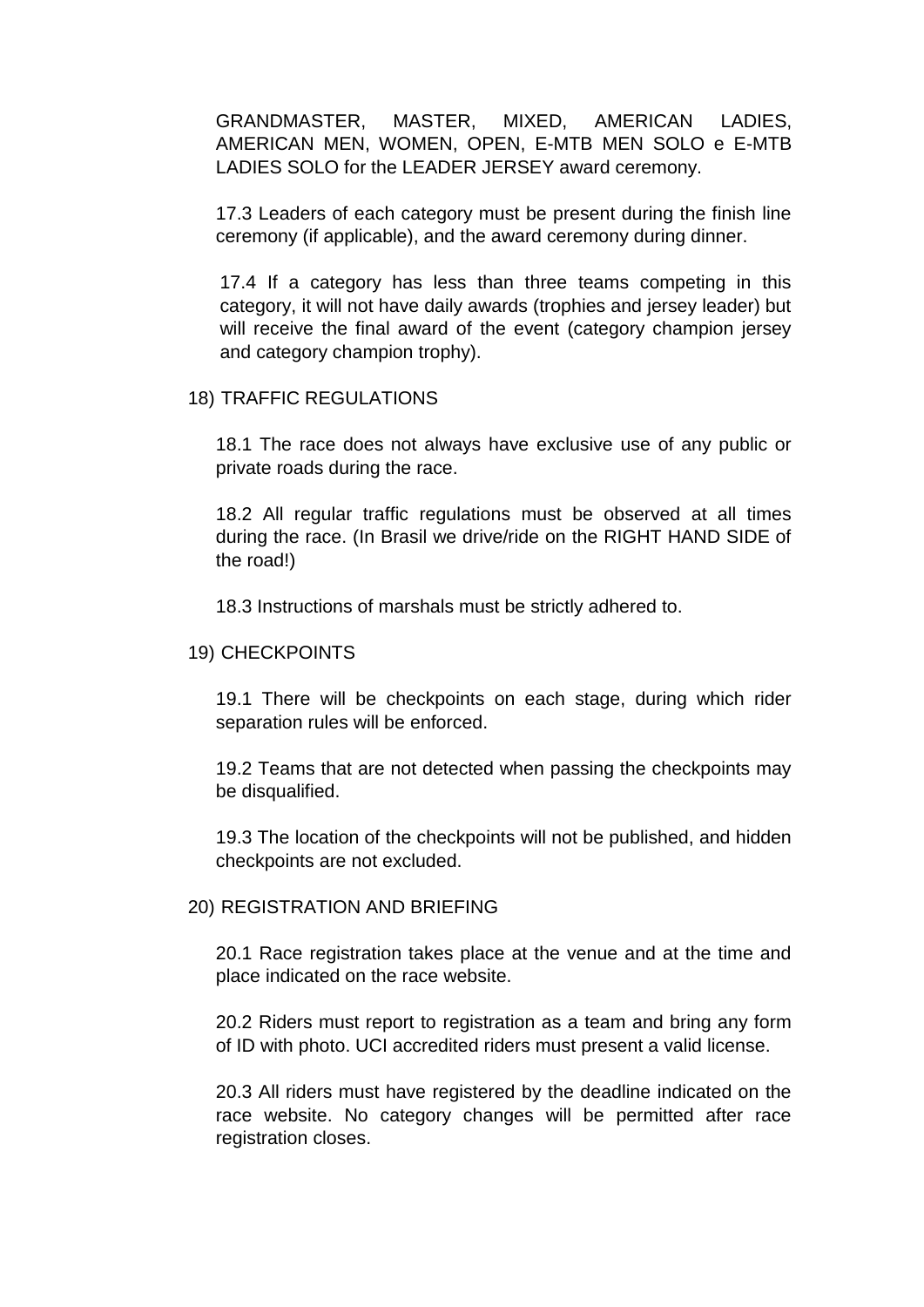20.4 Pre-race information will be provided by the organization on the bulletin boards, and in the race website.

## 21) NUTRITION AND HYDRATION

21.1 Brasil Ride Espinhaço crosses regions with different climates and temperatures Riders retain the ultimate responsibility to carry enough water and nutrition with them.

21.2 Brasil Ride race organizers will provide water at official water points on the route, which is intended for drinking purposes only. No excessive use of water for any other purpose will be permitted at official water points.

# 22) SECONDING AND OUTSIDE SUPPORT

22.1 No seconding or outside assistance is permitted under any circumstances. For purposes hereof, "outside assistance" includes physical assistance (as defined in rule 8.4) by any person other than a fellow competitor or accredited water point staff at official water points on the route.

22.2 Drafting is allowed between riders, their team partners and fellow competitors, but no rider may draft behind a yellow board rider or any person who is not a participant in the race.

22.3 No other form of drafting is permitted whatsoever, including but not limited to drafting behind private vehicles, motorcycles, trucks and official race vehicles.

22.4 Only official race vehicles are authorized to follow the race course. Assistance teams may drive their vehicles through public roads to the hydration points, and offer help to their athletes. Some sessions of the course will be closed to all traffic, except that of the race, including public roads, and closures must be respected.

22.5 No rider and/or team supporter may access any restricted and/or prohibited area in the race village.

22.6 Cyclists in the WOMENS CATEGORY can not receive help from "towing" or being pushed by male teams.

## 23) MEDICAL AND TECHNICAL ASSISTANCE

23.1 The organization will provide a fixed medical center, in the arena, and mobile for medical assistance to cyclists throughout the event.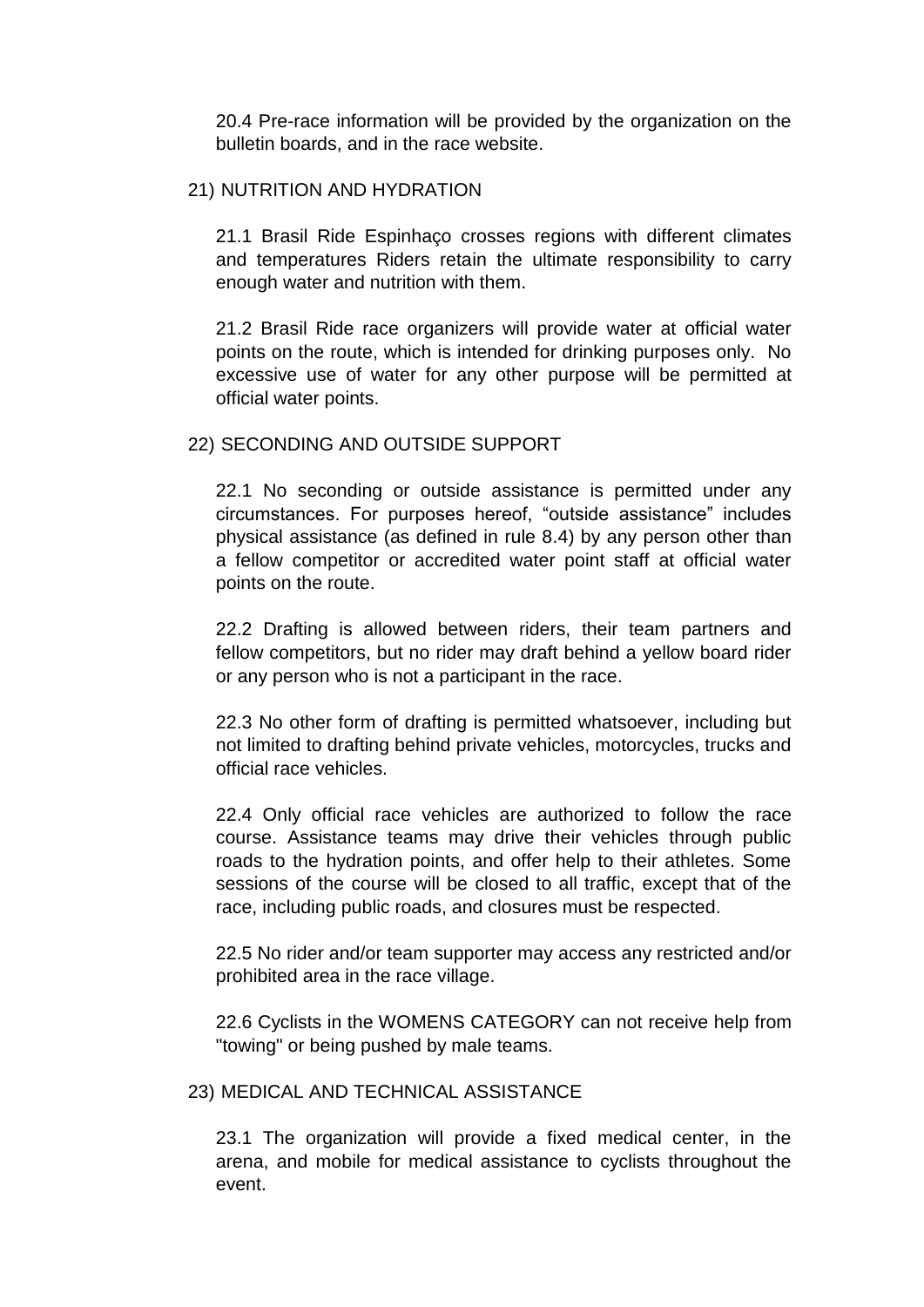23.2 Technical assistance may be provided for riders at neutral tech support zones along the route, and in the arena. The eventual cost of replacement parts for the bicycles is under the athletes' responsibility.

#### 24) WITHDRAWALS

24.1 Teams or riders that cannot continue the race for whatever reason must immediately inform the race direction and/or stewards at the beginning, end or water points.

24.2 Should any rider or team fail to inform the race office of his/her/its withdrawal, and should a search and rescue operation be initiated for such rider or team, the cost of the search and rescue will be for the account of that rider or team.

24.3 The formation of new pairs is not allowed.

#### 25) ENVIRONMENT AND ETHICS

25.1 Riders must respect the environment at all times, and no littering or damage to the environment will be tolerated.

25.2 Throwing away of water bottles, packaging or bike parts is prohibited.

25.3 It is prohibited to deviate from the route passing through a preserved area.

25.4 Smoking at any point on the route is not permitted.

#### 26) PROTESTS

26.1 Any protest must be submitted in writing to the race director or stewards of the event and mention the plate numbers of riders involved. Protests are individuals and will not be accepted after deadline

26.2 Protest on results must be presented within 30 minutes after the disclosure of the preliminary results of the stage.

26.3 A deposit of R\$ 100.00 (one hundred reais) must accompany the presentation of the protest.

26.4 If the protest is deemed appropriate the deposit will be returned. In case the protest is considered rejected the deposit will be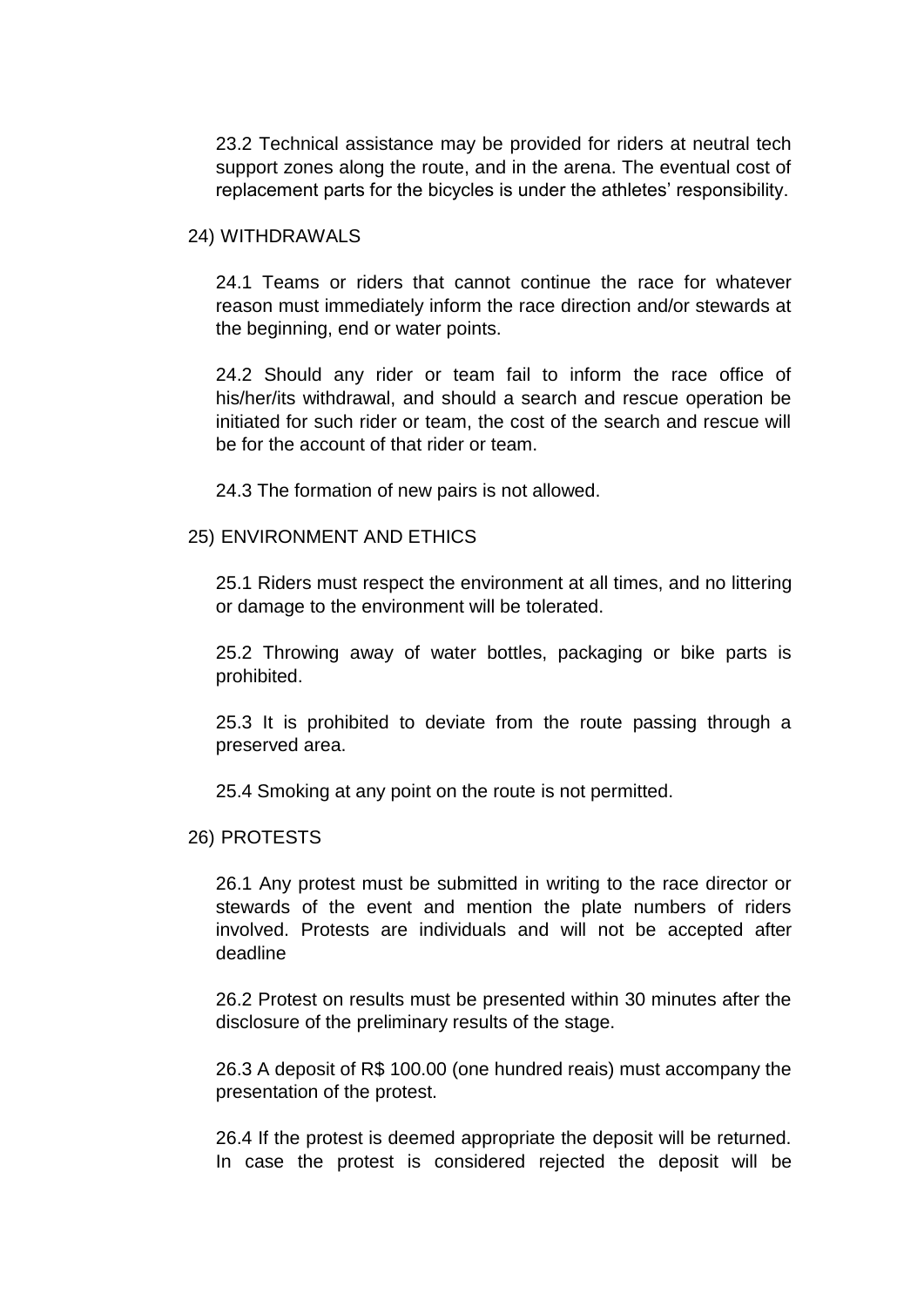maintained and reversed for the development and improvement of the race.

26.5 The presentation of the protest must be made within 15 minutes after the cyclist crosses the finish line.

26.6 The decision regarding the appeal made by the Commissioners Panel/Court Director or Organizer will be final and not subject to appeal.

## 27) DOPING

27.1 The race organizers reserve the right to test all riders for doping and/or the use of any illegal substances.

27.2 All test results will be forwarded to national cycling federations, and positive results will be sanctioned.

## 28) DATA SHARING

28.1 I am aware that there will be the collection, storage and other necessary processing of my personal and sensitive personal data, as well as the sharing of these and my image with the organizer, sponsors and third parties for the fulfillment of the obligations arising from the Event, for the fulfillment of obligations and for the regular exercise of rights, during the term of this Event and thereafter, for the periods required by law and in accordance with the data retention rules. Furthermore, I am aware that sponsors may contact me by any means, including electronically, with commercial communications that may be of interest to me, as I am a participant in the Event.

## 29) CODE OF CONDUCT

29.1 All riders are expected to display good sportsmanship at all times, and must not use offensive or abusive language during the race, act in an unsporting manner, be disrespectful to the officials, or ignore the race regulations.

29.2 I authorize to the competition"s organizers and sponsors to use, reproduce, distribute and/or publish photographs, films, recordings and/or any other means of recording myself and taken to mark the occasion of this competition without financial compensation for the participant of this competition.

## 30) PENALTIES AND FINES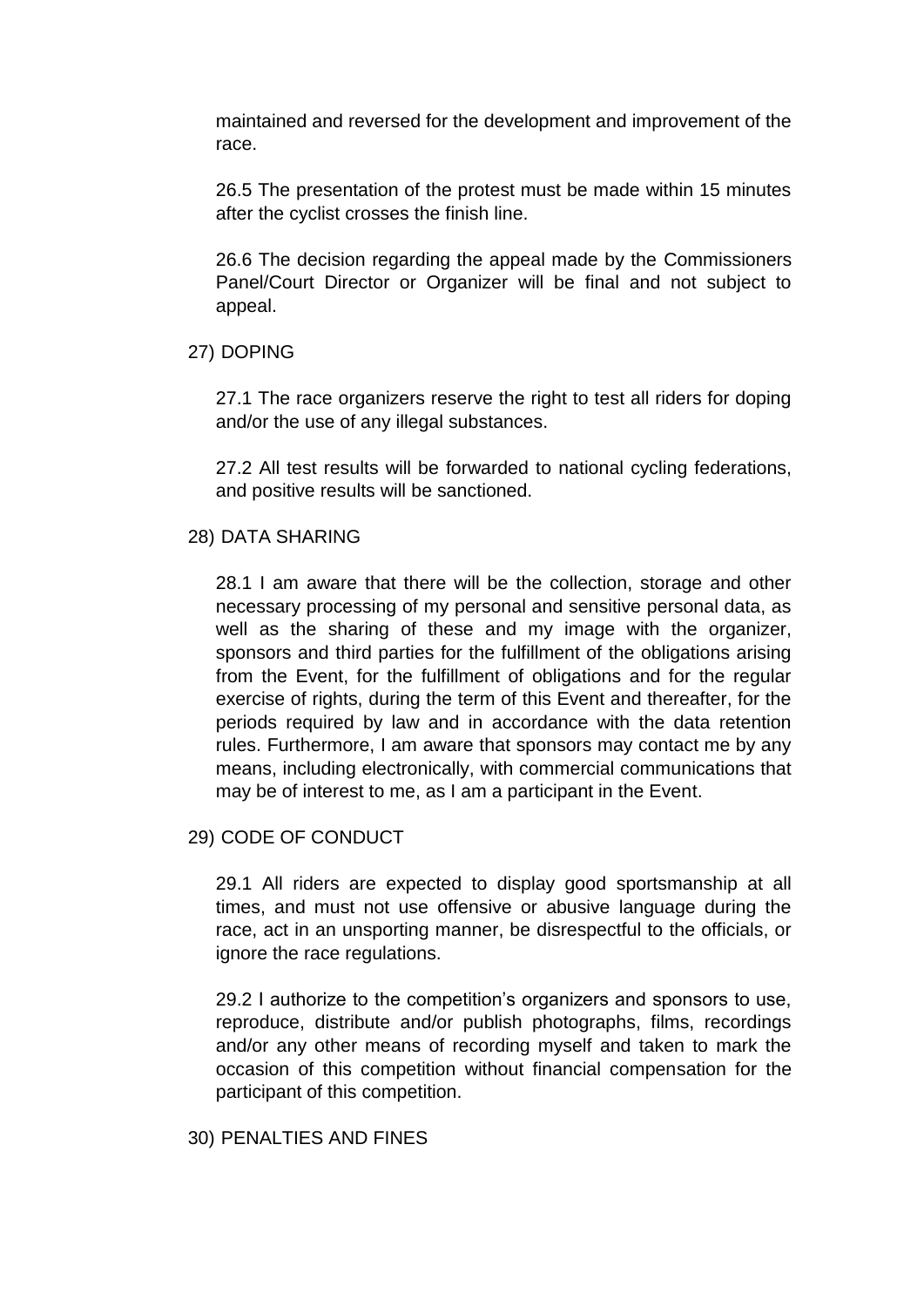30.1 Any breach of the race rules will be subject to penalties as per the table set out below.

30.2 All time penalties will be added to the rider"s time for the stage in respect of which the penalty is awarded, but shall not be taken into account in determining whether the rider has exceeded the maximum stage time.

| <b>SECTION B - GENERAL RULES</b>     |                                                                                                                                                                                                                                                                                                                                                                   |                        |                |       |
|--------------------------------------|-------------------------------------------------------------------------------------------------------------------------------------------------------------------------------------------------------------------------------------------------------------------------------------------------------------------------------------------------------------------|------------------------|----------------|-------|
| <b>Rule and/or</b><br><b>Offense</b> | $1st$ Offense                                                                                                                                                                                                                                                                                                                                                     | $2nd$ Offense          | $3rd$ Offense  | NOTE: |
| <b>False Information</b>             | <b>DQ</b>                                                                                                                                                                                                                                                                                                                                                         |                        |                |       |
| at Application                       |                                                                                                                                                                                                                                                                                                                                                                   |                        |                |       |
| and/or                               |                                                                                                                                                                                                                                                                                                                                                                   |                        |                |       |
| <b>Registration</b>                  |                                                                                                                                                                                                                                                                                                                                                                   |                        |                |       |
| Rule 6.2/6.3                         | Verbal Warning<br>$(R$1.000,00*)$                                                                                                                                                                                                                                                                                                                                 | DQ                     |                |       |
| Rule 7.1/7.2                         | <b>DQ</b>                                                                                                                                                                                                                                                                                                                                                         |                        |                |       |
| Rule 7.3/7.4                         | <b>Verbal Warning</b>                                                                                                                                                                                                                                                                                                                                             | $\overline{1h}$        | <b>DQ</b>      |       |
| <b>Rule 8.1</b>                      | 1 <sub>h</sub>                                                                                                                                                                                                                                                                                                                                                    | 1 <sub>h</sub>         | <b>DQ</b>      |       |
| <b>Rule 8.5</b>                      | 1 <sub>h</sub>                                                                                                                                                                                                                                                                                                                                                    | 1 <sub>h</sub>         | <b>DQ</b>      |       |
| <b>Rule 8.6</b>                      | <b>DQ</b>                                                                                                                                                                                                                                                                                                                                                         |                        |                |       |
| Rule 9.1 - 9.5                       | Verbal Warning<br>$(R$1,000.00*)$                                                                                                                                                                                                                                                                                                                                 | DQ                     |                |       |
| <b>Rule 9.6</b>                      | <b>DQ</b>                                                                                                                                                                                                                                                                                                                                                         |                        |                |       |
| <b>Rule 9.7</b>                      | In case a prize is awarded, the<br>team will lose the cash prize (in<br>case one team member is not<br>present, the team will lose their<br>cash prize).<br>In case no prize is awarded, a<br>of R\$500.00 will<br>fine<br>be<br>charged<br>absent<br>per<br>team<br>member. The amount will be<br>deducted from the global team<br>prize during the competition. |                        |                |       |
| <b>Rule 11.3</b>                     | R\$ 1,000.00                                                                                                                                                                                                                                                                                                                                                      | 15min                  | 15min          |       |
| <b>Rule 11.4</b>                     | 15min (R\$1,000.00*)                                                                                                                                                                                                                                                                                                                                              | 1 <sub>h</sub>         | 1 <sub>h</sub> |       |
| <b>Rule 12.6</b>                     | <b>DQ</b>                                                                                                                                                                                                                                                                                                                                                         |                        |                |       |
| <b>Rule 12.7</b>                     | DQ                                                                                                                                                                                                                                                                                                                                                                |                        |                |       |
| <b>Rule 13.1</b>                     | 1 <sub>h</sub>                                                                                                                                                                                                                                                                                                                                                    | DQ                     |                |       |
| <b>Rule 14.3</b>                     | DQ                                                                                                                                                                                                                                                                                                                                                                |                        |                |       |
| <b>Rule 18.3</b>                     | $\overline{1}$ 5min                                                                                                                                                                                                                                                                                                                                               | 1 <sub>h</sub>         | DQ             |       |
| Rule 22                              | 1 <sub>h</sub><br>1 <sub>h</sub>                                                                                                                                                                                                                                                                                                                                  | <b>DQ</b><br><b>DQ</b> |                |       |
| Rule 25                              |                                                                                                                                                                                                                                                                                                                                                                   |                        |                |       |
| Rule 27                              | <b>DQ</b>                                                                                                                                                                                                                                                                                                                                                         |                        |                |       |
| Rule 28                              | 1h                                                                                                                                                                                                                                                                                                                                                                | 1 <sub>h</sub>         | <b>DQ</b>      |       |

DQ=DISQUALIFIED

\* FINANCIAL PENALTIES APPLIED ONLY FOR CYCLISTS OF THE UCI OPEN CATEGORY

31) DISCRETION OF THE ORGANIZERS AND COMMISSIONERS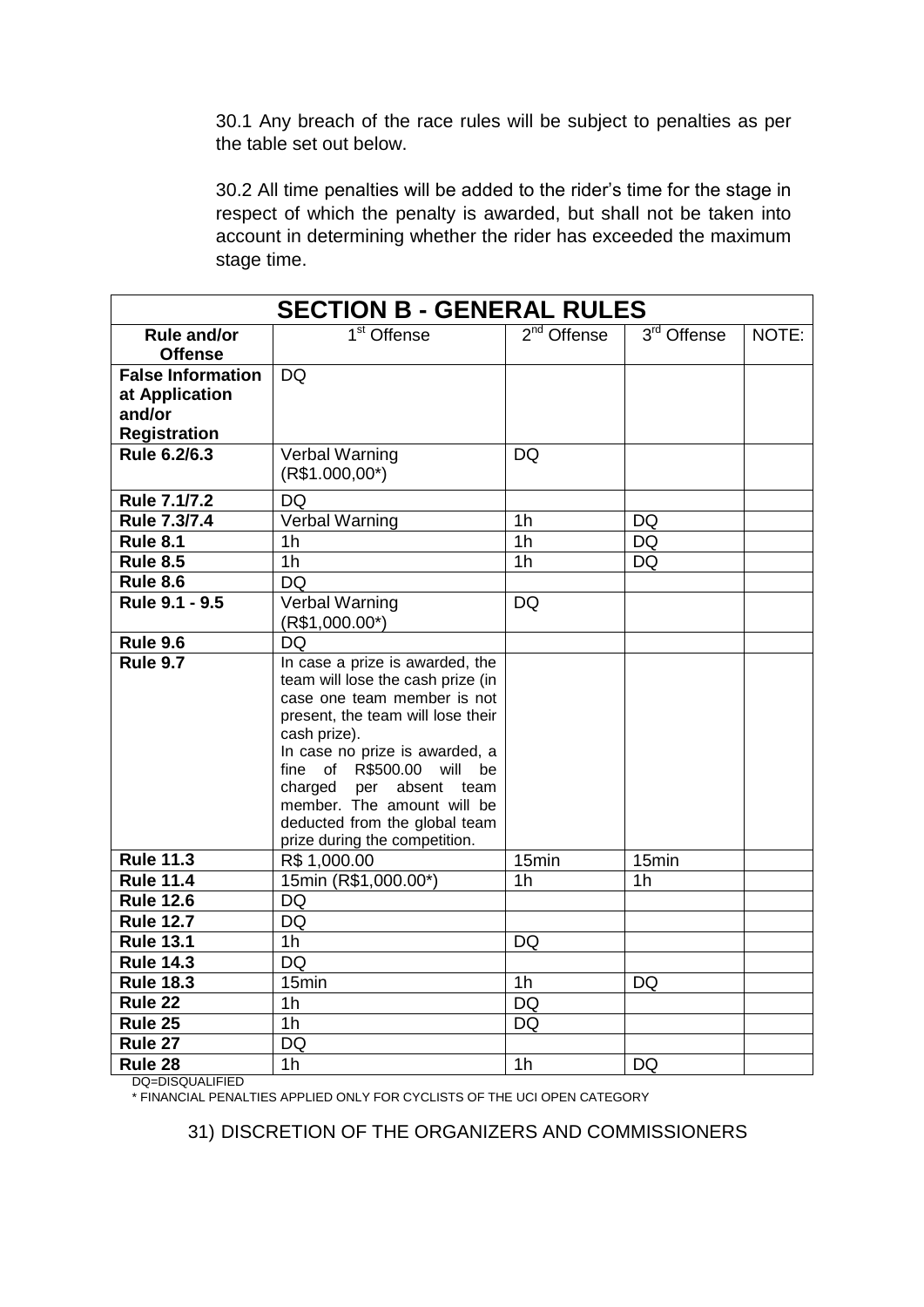31.1 Where any additional rule interpretation is required, or where specific provision for any incident has not been made in these rules, the decision of the steward will be final.

### 32) START

32.1 The leading teams in their categories will be the first to be aligned. They must present and align within the start gate up to five minutes before the start of the stage.

32.2 The starting gates will be opened 30 minutes before the start of the stage and will be closed with 5 minutes left before the start of the stage.

32.3 The leaders of each category are required to wear the Brasil Ride leader jerseys as they race.

32.4 Mechanics and / or team leaders are not allowed inside the starting gate.

32.5 The start positions must respect the following order:

32.5.1 Start gates respect the GC of each team, on each stage, on their respective category.

| <b>START</b><br><b>GATE</b> | <b>GENERAL CLASSIFICATION</b>                                                                                                  |  |  |
|-----------------------------|--------------------------------------------------------------------------------------------------------------------------------|--|--|
|                             | <b>LEADER JERSEY</b>                                                                                                           |  |  |
| A                           | OPEN/WOMENS/MIXED/MASTERS/AMERICAN<br><b>MEN/AMERICAN</b><br>LADIES/GRANDMASTERS/NELORE/CORPORATE/IRON<br><b>RIDER/GUARINI</b> |  |  |
|                             | ┿                                                                                                                              |  |  |
|                             | TOP 10 ON THE GC<br><b>CONSIDERING THE LEADERS OF THE RACE</b>                                                                 |  |  |
|                             | $2^{nd}$ and $3^{rd}$ -                                                                                                        |  |  |
| В                           | OPEN/WOMENS/MIXED/MASTERS/AMERICAN                                                                                             |  |  |
|                             | <b>MEN/AMERICAN</b>                                                                                                            |  |  |
|                             | LADIES/GRANDMASTERS/NELORE/CORPORATE/IRON                                                                                      |  |  |
|                             | <b>RIDER/GUARINI</b>                                                                                                           |  |  |
| С                           | 4 <sup>th</sup> and 5 <sup>th</sup> OF EACH CATEGORY TO 30th ON THE GC                                                         |  |  |
| D                           | and 7 <sup>th</sup> OF EACH CATEGORY TO 50 <sup>th</sup> ON THE GC<br>$6^{\sf th}$                                             |  |  |
| F                           | ALL OTHER TEAMS                                                                                                                |  |  |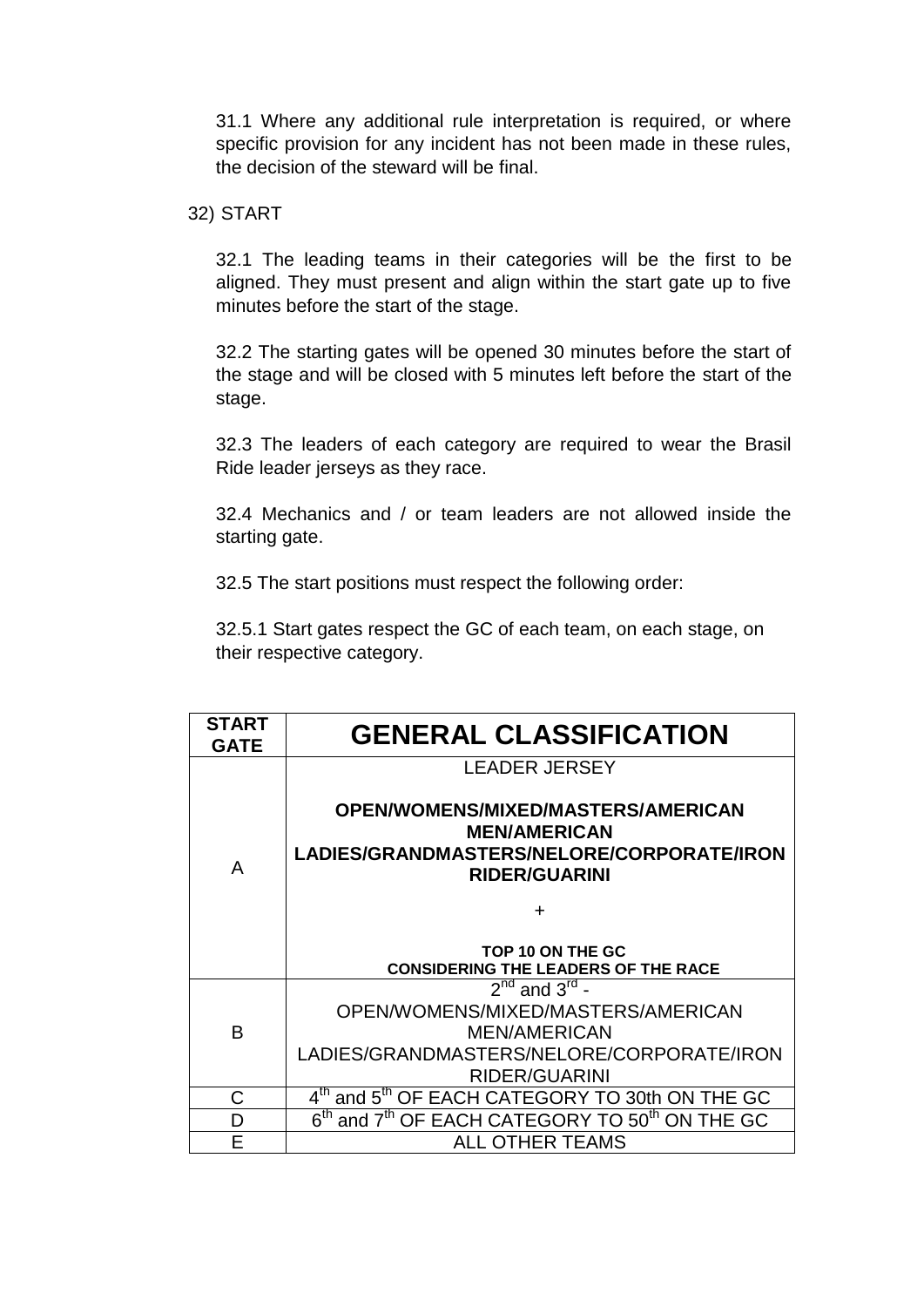

#### 33)REGISTRATION

33.1 - The registration is valid, only and exclusively, until the date of the event for which it was acquired. After this date the registration will no longer be valid.

33.2 – Two years subsequent extensions of registration will not be allowed, for example, from 2019 to 2020, then 2021.

## 34) REGISTRATION CANCELLATION

34.1 The total REFUND for withdrawal, through direct validation of BRASIL RIDE, respects the law number 8078/90 Article 49 of the CODE OF CONSUMER PROTECTION, where the period of 7 days after the online purchase is established.

34.2 The convenience fee is no-refundable

34.3 In case of withdraw of one of the team members it is the responsibility of the remaining athlete to look for another member respecting the stipulated deadlines.

#### 35) PARTIAL REFUND

35.1 The cancellation of the registration will be allowed, with partial refund of 50% of the amount paid, solely and exclusively, due to